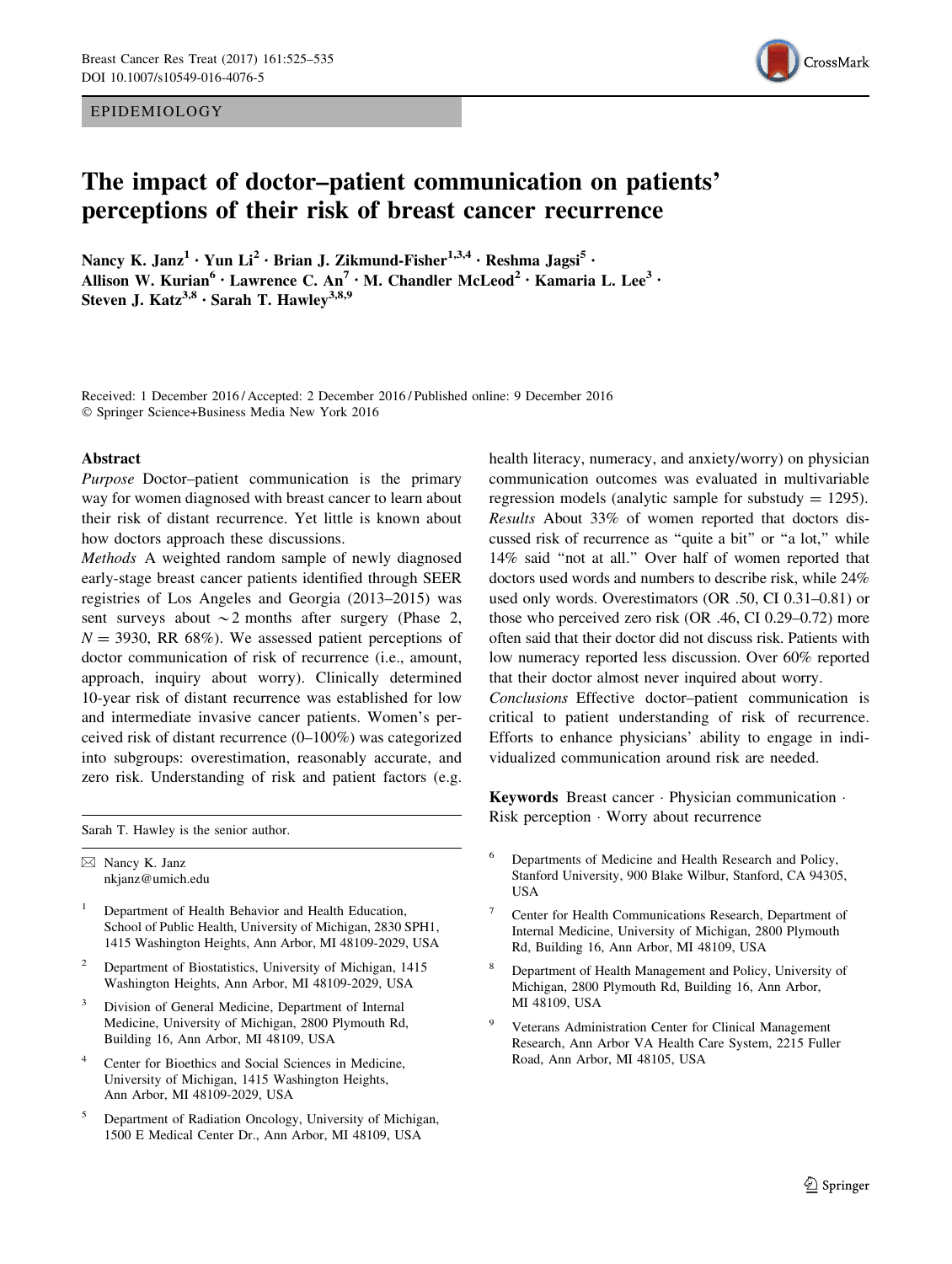# Introduction

Systemic recurrence of breast cancer is the most feared outcome after the diagnosis of early-stage breast cancer. Understanding personal risk of recurrence and its implications for treatment decisions and survivorship care is challenging for many women diagnosed with breast cancer. Several studies have found that a considerable number of women overestimate their risk of distant recurrence after treatment  $[1, 2]$  $[1, 2]$  $[1, 2]$  $[1, 2]$ , while others underestimate their risk  $[1]$  $[1]$ . The question is, how important is it for women to have a reasonably accurate understanding of their risk of distant recurrence?

A growing body of research suggests that misconceptions about risk are associated with less desirable behavior and health outcomes. Overestimation has been associated with preference for more extensive treatment than necessary [[2\]](#page-8-0), greater ongoing worry [[3\]](#page-8-0), a hypervigilance about symptoms resulting in unscheduled visits [[4,](#page-8-0) [5](#page-8-0)], and worse quality of life [[1\]](#page-8-0). In contrast, underestimation may lessen one's commitment to surveillance recommendations regarding mammography [\[6–8](#page-8-0)] and/or adhering to endocrine therapy [\[9](#page-8-0)].

Most breast cancer patients want to know about their risk of recurrence [\[10](#page-8-0), [11\]](#page-8-0), and many desire more information than they currently receive [[10,](#page-8-0) [12,](#page-9-0) [13\]](#page-9-0). Although doctor–patient communication is the primary way that women with breast cancer learn about their risk, few studies have examined patient perceptions of how often doctors discuss risk and what approach is used in these discussions [[14–16\]](#page-9-0). Importantly, in our previous study, most surgeons and medical oncologists report that they discuss risk with their patients [\[16](#page-9-0)]. There is no clear consensus on which approach to communicate risk yields greater patient understanding [[15,](#page-9-0) [17–19](#page-9-0)], although most patients favor a simple format rather than a more complex report [[15,](#page-9-0) [20](#page-9-0)].

Effectively shared decision-making can only be achieved if breast cancer patients understand their recurrence risk and how various treatments might influence it [\[16](#page-9-0)]. For some women, these discussions may be particularly challenging and require additional time and/or personalized approaches based on individual factors [\[21–23](#page-9-0)]. For example, less numerate women may require presentation of risk using formats that do not depend solely on numbers [[19,](#page-9-0) [24,](#page-9-0) [25](#page-9-0)]. Women with low health literacy find discussions about risk challenging but are less likely to ask questions [[23,](#page-9-0) [26](#page-9-0), [27\]](#page-9-0). Unfortunately, many studies to date evaluating approaches to presenting risk information are limited by relatively small, non-diverse patient samples.

In addition, general anxiety about the cancer diagnosis and/or more specific worry about cancer recurrence have been associated with greater inaccuracy in perceived risk of recurrence [\[10](#page-8-0), [11](#page-8-0), [28\]](#page-9-0). Worry about recurrence has been found to influence decisions in favor of more extensive surgery, such as CPM, even though there is no evidence that the procedure reduces systemic recurrence [[2,](#page-8-0) [21](#page-9-0)]. What needs further study is whether doctor–patient communication about risk of recurrence varies among more vulnerable patient subgroups.

To address these gaps, this paper has three major objectives: (1) to characterize patients' perceptions of doctor–patient discussions about risk of recurrence in a large, diverse population-based sample of women with early stage invasive breast cancer, (2) to determine if the amount of discussion, approach used, and/or assessment of worry during the communication effort are associated with patient understanding of risk, and (3) to determine whether doctors' approaches to communicating risk and addressing worry vary by the patient's personal factors.

# Methods

# Study population

The iCanCare Study, a large, diverse, population-based survey study of women with favorable prognosis breast cancer, accrued women aged 20–79 with newly diagnosed breast cancer (DCIS and stages I–II) as identified by rapid reporting systems from the Surveillance Epidemiology and End Results (SEER) registries of Georgia and Los Angeles County from July 2013 to August 2015. Black, Asian, and Hispanic women were oversampled in Los Angeles [[29\]](#page-9-0). In Phase 2 of the study, we selected 3930 women, of whom 258 women were later deemed ineligible due to a prior cancer diagnosis or stage III or IV disease; residing outside the SEER registry area; or being deceased, too ill, or unable to complete a survey in Spanish or English. Of the 3672 eligible women, 2502 (68%) patients responded, and 1172 did not return mailed surveys or refused to participate. Of 2502 women, 1207 did not meet eligibility criteria for this substudy due to the following: 444 had DCIS, 555 had a clinically estimated recurrence risk higher than our definition for ''intermediate risk invasive'' and 141 had insufficient data to calculate risk. The resulting analytic sample was 1295 women.

# Data collection

Patients were sent surveys approximately 2 months after surgery. The median time between surgical path and receipt of the survey was 8 months. We provided a \$20 cash incentive and used a modified Dillman method for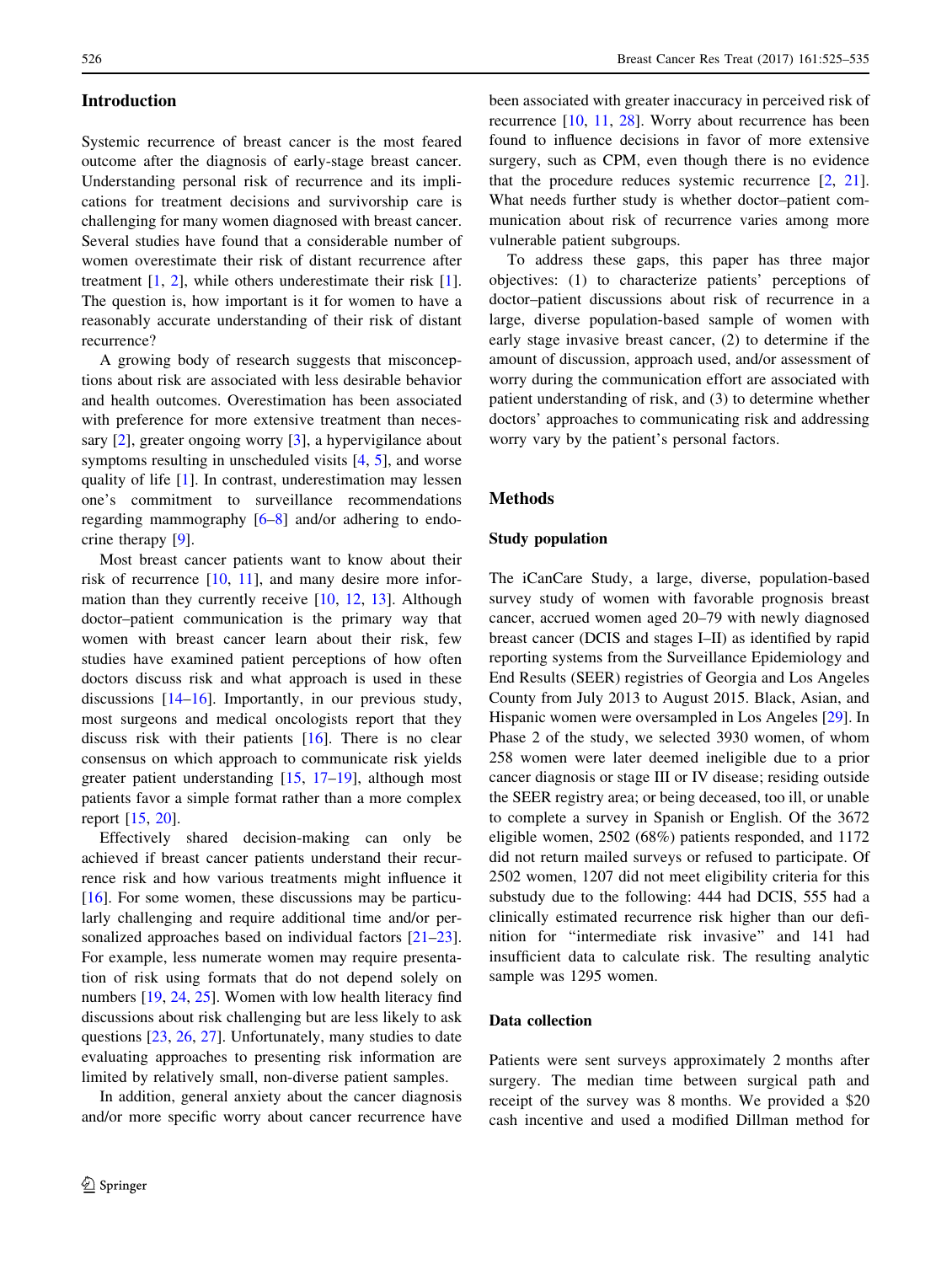patient recruitment, as done in prior work [[29,](#page-9-0) [30\]](#page-9-0). All materials were sent in English and Spanish to those with Spanish surnames [[29\]](#page-9-0). Survey responses were merged with clinical data from SEER. The study was approved by the Institutional Review Boards of the University of Michigan, University of Southern California, and Emory University and the Committee for the Protection of Human Subjects and the California Cancer Registry.

#### Questionnaire design and content

Patient questionnaire content was guided by a conceptual framework, research questions, and hypotheses. We chose established measures when available and developed new measures, when necessary, drawing from the literature and our prior research [\[31–33](#page-9-0)]. We used standard techniques to assess content validity, including expert review, cognitive pre-testing, and pilot studies in clinic populations.

#### Measures

Primary outcome The doctor–patient communication items regarding risk included: (1) how much your doctor discussed risk of recurrence (5-pt Likert scale, ''not at all'' to ''a lot''), (2) if the discussion included words only, numbers only, or both, and (3) how often the doctor asked about worry about the cancer coming back (5-pt Likert scale, "almost never" to "almost always").

Primary correlates The primary correlates included patient perceived risk of systemic recurrence and personal factors known to influence understanding of risk (i.e., numeracy, health literacy, general worry, worry about recurrence).

#### Patient perceived risk of recurrence

Determining actual risk of systemic recurrence From the analytic sample for women with invasive disease, we classified women as having relatively ''low actual risk''  $(\langle 10\% \rangle)$  or "intermediate actual risk"  $(\langle 20\% \rangle)$  of distant recurrence, using stage, histology, and biology. Using SEER, actual risk was estimated following treatment (surgery, radiation, chemotherapy). Women were classified as low risk if SEER data indicated stage IA,  $ER+$ ,  $HER2-$ , tumor grade 1–2, and Oncotype DX either not done or recurrence score 0–10. Women were classified as intermediate risk if SEER data indicated stage IA,  $ER+$ , HER2-, tumor grade 1–2, and Oncotype DX recurrence score  $>10$ ; or stage IA, ER+, HER2-, and tumor grade  $3+$ ; or stage IB or IIA,  $ER+$ ,  $HER2-$ , with any tumor grade and any Oncotype DX status.

Patients' perceived risk of systemic recurrence Women were asked to give a numeric estimate from 0 to 100: ''After receiving all the planned treatments, what do you think is the chance that your cancer will spread to other parts of your body in 10 years?'' For women with ''lowrisk'' invasive cancer, overestimation was defined as 20% or higher. For women with ''intermediate-risk'' invasive, overestimation was defined as 30% or higher. These percent cutoffs were chosen by clinical experts to represent "substantial overestimation" of risk of recurrence as they were considerably higher than the ''clinically estimated risk'' of systemic recurrence expected following treatment for these patients with favorable prognosis [[34,](#page-9-0) [35\]](#page-9-0). For all women with invasive disease, if they indicated that the chance of their cancer spreading to other parts of their bodies was 0%, we considered them to perceive ''zero risk'' of recurrence.

# Numeracy and health literacy

Numeracy was assessed with an item: ''How often do you find numerical information to be useful'' (5-pt scale "never" to "very often")  $[36, 37]$  $[36, 37]$  $[36, 37]$ . Health literacy was measured by an item: ''How often do you have someone help you when you read instructions, pamphlets, or other written material from your doctor or pharmacy'' (5-pt scale "never" to "always")  $[38, 39]$  $[38, 39]$  $[38, 39]$  $[38, 39]$  $[38, 39]$ .

#### General worry and worry about recurrence

The ''general worry'' measure asked women on a scale 1–10, ''all things considered, I feel that I almost never worry'' to ''almost always worry.'' Worry specific to breast cancer recurrence was assessed by asking women, ''in the past month, how often have you worried about your cancer coming back'' (5-pt scale ''almost never'' to ''almost always'') [\[11](#page-8-0)].

# Additional covariates

Sociodemographic covariates included age, race/ethnicity (White, Black, Latina, Asian, Other/Unknown), educational attainment (high school graduate or less, some college, or more), and family history of breast cancer (none vs.  $>1$  first degree relative). Clinical covariates included SEER stage, recurrence risk group, breast cancer treatment (lumpectomy; unilateral mastectomy; bilateral mastectomy), receipt of radiation (yes/no), receipt of chemotherapy (yes/no), and presence of comorbid health conditions (none vs.  $>1$ ).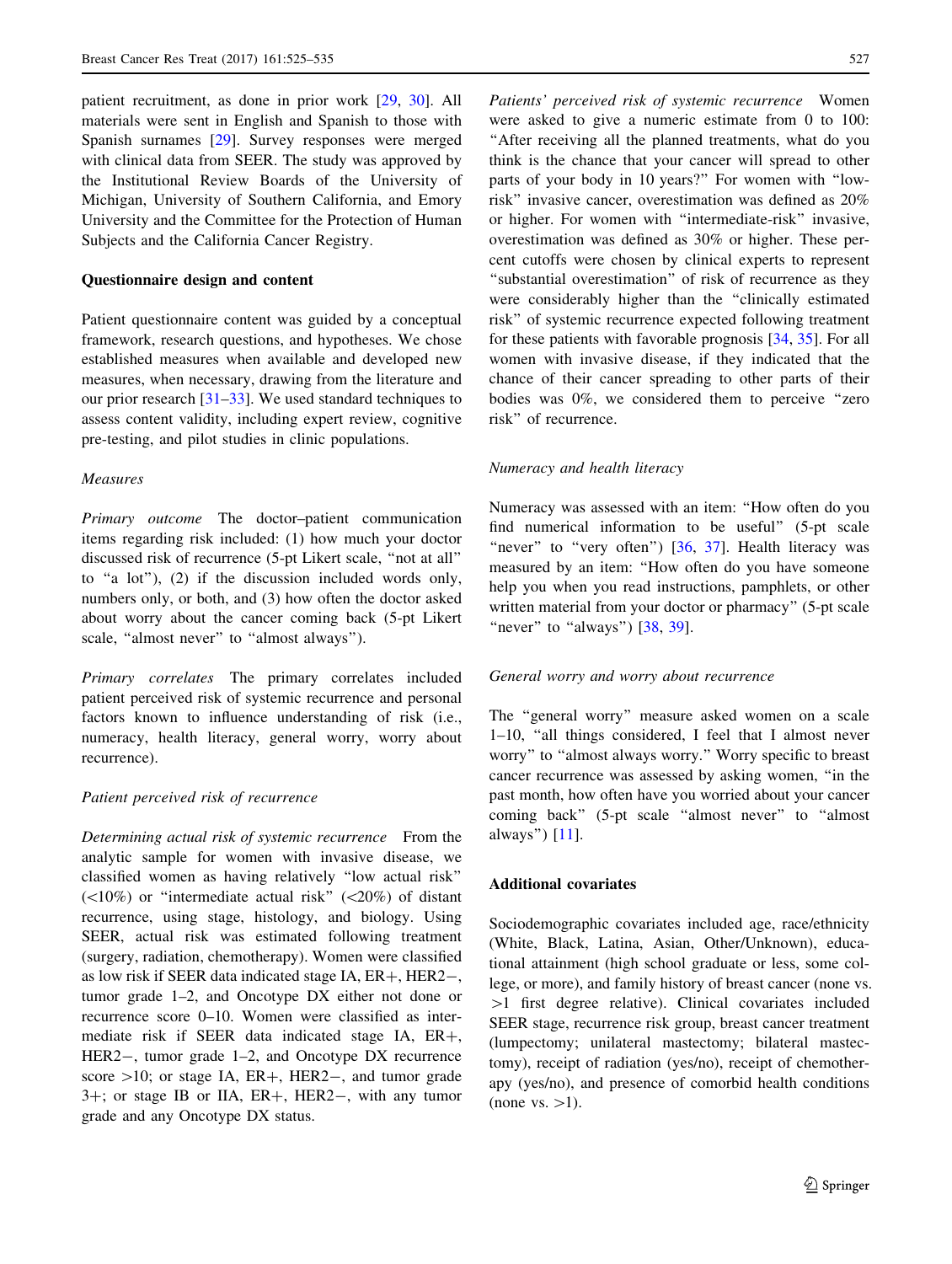<span id="page-3-0"></span>Table 1 Sample characteristics of women with invasive breast cancer (*n* = 1295)

| Variables                                           | Weighted % <sup>a</sup> |
|-----------------------------------------------------|-------------------------|
| Sociodemographic factors                            |                         |
| Age                                                 |                         |
| Under 50                                            | 14                      |
| $50 - 65$                                           | 43                      |
| 65 and over                                         | 43                      |
| Race                                                |                         |
| Asian                                               | 9                       |
| Non-hispanic White                                  | 60                      |
| Non-hispanic Black                                  | 15                      |
| Latina                                              | 14                      |
| Education                                           |                         |
| High school diploma or less                         | 29                      |
| Some college or more                                | 69                      |
| Family history                                      |                         |
| No family history of BRCA                           | 76                      |
| 1 or more family history of BRCA                    | 24                      |
| Clinical factors                                    |                         |
| SEER stage                                          |                         |
| I                                                   | 75                      |
| П                                                   | 25                      |
| Surgery type                                        |                         |
| Lumpectomy                                          | 67                      |
| Unilateral mastectomy                               | 16                      |
| Bilateral mastectomy                                | 15                      |
| Radiation therapy                                   |                         |
| No                                                  | 34                      |
| Yes                                                 | 64                      |
| Chemotherapy                                        |                         |
| No                                                  | 79                      |
| Yes                                                 | 18                      |
| Comorbidities                                       |                         |
| None                                                | 69                      |
| 1 or more                                           | 31                      |
| Patient factors-manageable                          |                         |
| Understanding recurrence risk                       |                         |
| Zero risk                                           | 27                      |
| Reasonably accurate                                 | 51                      |
| Overestimation                                      | 21                      |
| Health literacy (needs help with written materials) |                         |
| Never/rarely                                        | 75                      |
| <b>Sometimes</b>                                    | 13                      |
| Often/always                                        | 11                      |
| Numeracy (finds numbers useful)                     |                         |
| Never/rarely                                        | 17                      |
| Sometimes                                           | 40                      |
| Often/very often                                    | 40                      |
|                                                     |                         |

|  | <b>Table 1</b> continued |
|--|--------------------------|
|--|--------------------------|

| Variables              | Weighted $\%$ <sup>a</sup> |
|------------------------|----------------------------|
| Worry in general       |                            |
| Almost never worry     | 38                         |
| Sometimes worry        | 43                         |
| Almost always worry    | 18                         |
| Worry about recurrence |                            |
| Almost never/rarely    | 60                         |
| Sometimes              | 24                         |
| Often/almost always    | 13                         |

<sup>a</sup> These percentages do not add up to 100% due to missingness

# Statistical analyses

First, we calculated descriptive statistics on the distribution of patient factors and doctor–patient communication measures. We then fit multivariable regression models to the three doctor–patient communication outcomes: (1) whether the doctor discussed the risk of cancer recurrence (yes/no); (2) the approach used to discuss risk (none/words only/ numbers only/both); and (3) whether the doctor asked the patient about their worry about recurrence (almost never vs at least some). Patient understanding of systemic recurrence risk was categorized as zero risk/reasonably accurate/overestimation compared to clinically estimated risk. To examine whether each patient "personal" factor is an independent predictor of the first and third outcomes, we fit separate logistic regression models, while controlling for sociodemographic and clinical factors. To examine the association of the doctor–patient communication approach (none/words/ numbers/both) with the accuracy of patient risk perception (zero risk, reasonably accurate, overestimation), a generalized logit model was used, while adjusting for sociodemographic and clinical factors. Based on this model, a patient's predicted probability for each reported communication approach was calculated for their respective risk perception group when assuming site of Emory, age  $\lt$ 50, white, no college, no family history of breast cancer, no comorbidities, low clinically estimated risk of recurrence, stage I, no radiation or chemotherapy, and lumpectomy treatment). As a sensitivity analysis, a linear regression was performed to examine whether the amount of physician communication was associated with how accurately patients understood their risk of distant recurrence. All regression models adjusted for sociodemographic and clinical factors. All statistical analyses incorporate weights to account for differential probabilities of sample selection and non-response. Weighting allows statistical inferences to be more representative of the target population and reduces potential bias due to non-response. All analyses used SAS software, Version 9.4 (SAS Institute, Cary, NC).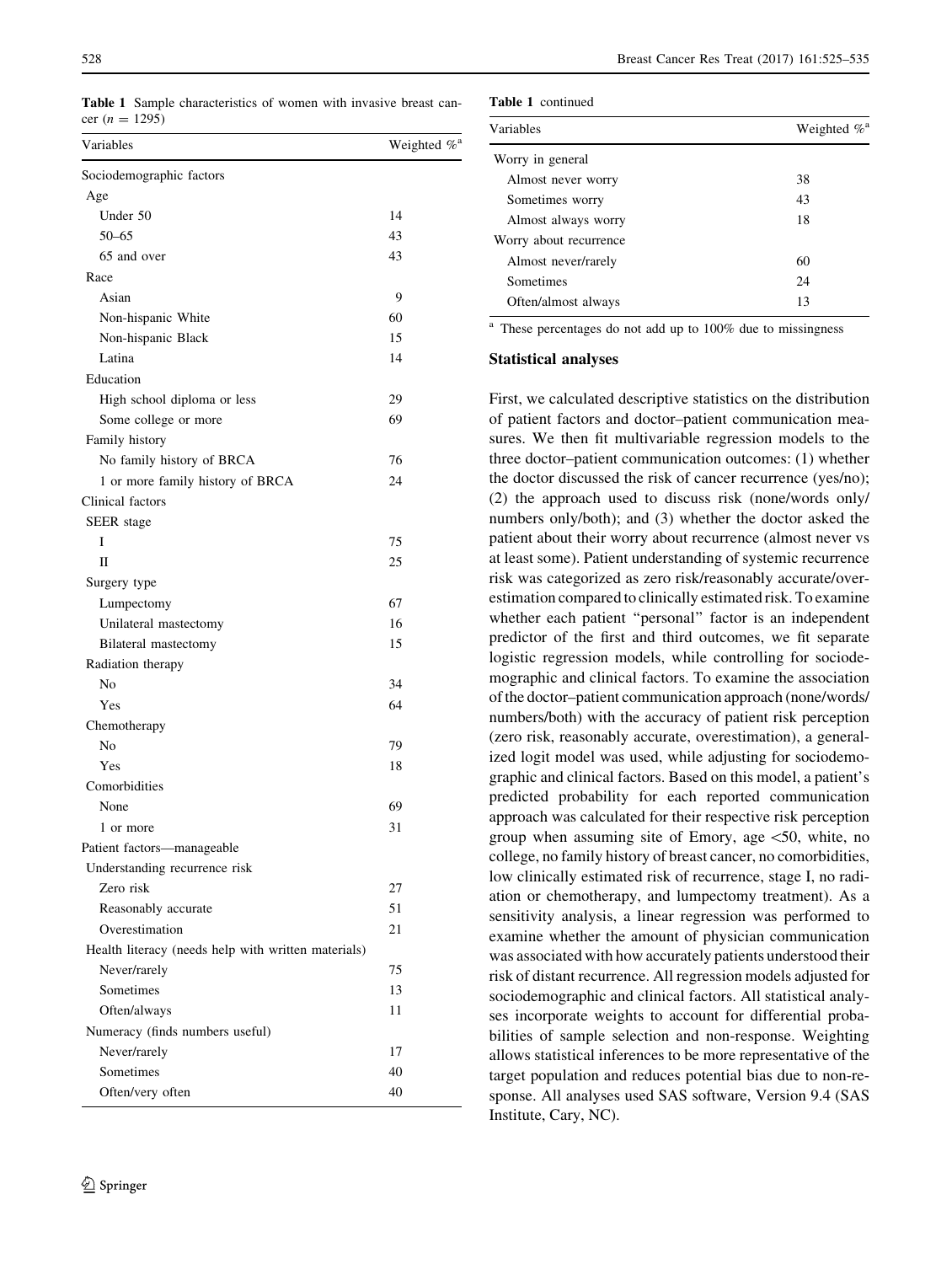# **Results**

recurrence

Table [1](#page-3-0) presents the sample characteristics. Approximately 86% of patients were over the age of 50, 38% were nonwhite, 69% had achieved some college education, and 76% had no family history of breast cancer. With regard to clinical factors, 75% were SEER stage I, 67% had a lumpectomy, 64% had radiation therapy, and 18% had chemotherapy. About 27% of patients reported ''zero risk'' of distant recurrence, while 21% overestimated their risk. About one quarter (24%) of women reported at least sometimes needing help with written material, and 17% reported low numeracy. In terms of worry, about 61 reported that they considered themselves ''worriers'' at least some of the time, and about 37% reported that they worried specifically about cancer recurrence from ''sometimes'' to ''almost always.''

Figure 1 demonstrates the distribution of the doctor– patient communication measures about risk. With regard to how much their doctor discussed the chance of cancer coming back, 33% reported "quite a bit" or "a lot," 14% "not at all" and 26% responded "a little bit." In terms of how the doctor discussed risk, 24% of patients reported their doctor used ''only words'' 11% said ''only numbers'' and 51% reported their doctor used ''both words and numbers.'' Over 60% of patients reported that their doctors "almost never" asked of worry about recurrence, with an additional 24% responding ''rarely.''

Figure [2](#page-5-0) displays the association between each primary patient correlate and patients' perception of whether their doctor discussed risk of recurrence. Specifically, patients who overestimated their risk and those who perceived zero risk of recurrence were significantly less likely to report having had any kind of discussion with their doctors about risk [OR 0.50 (0.31–0.81) for overestimation; OR 0.46 (0.29–0.72) for zero risk]. When we looked more specifically at whether how much the doctor discussed risk

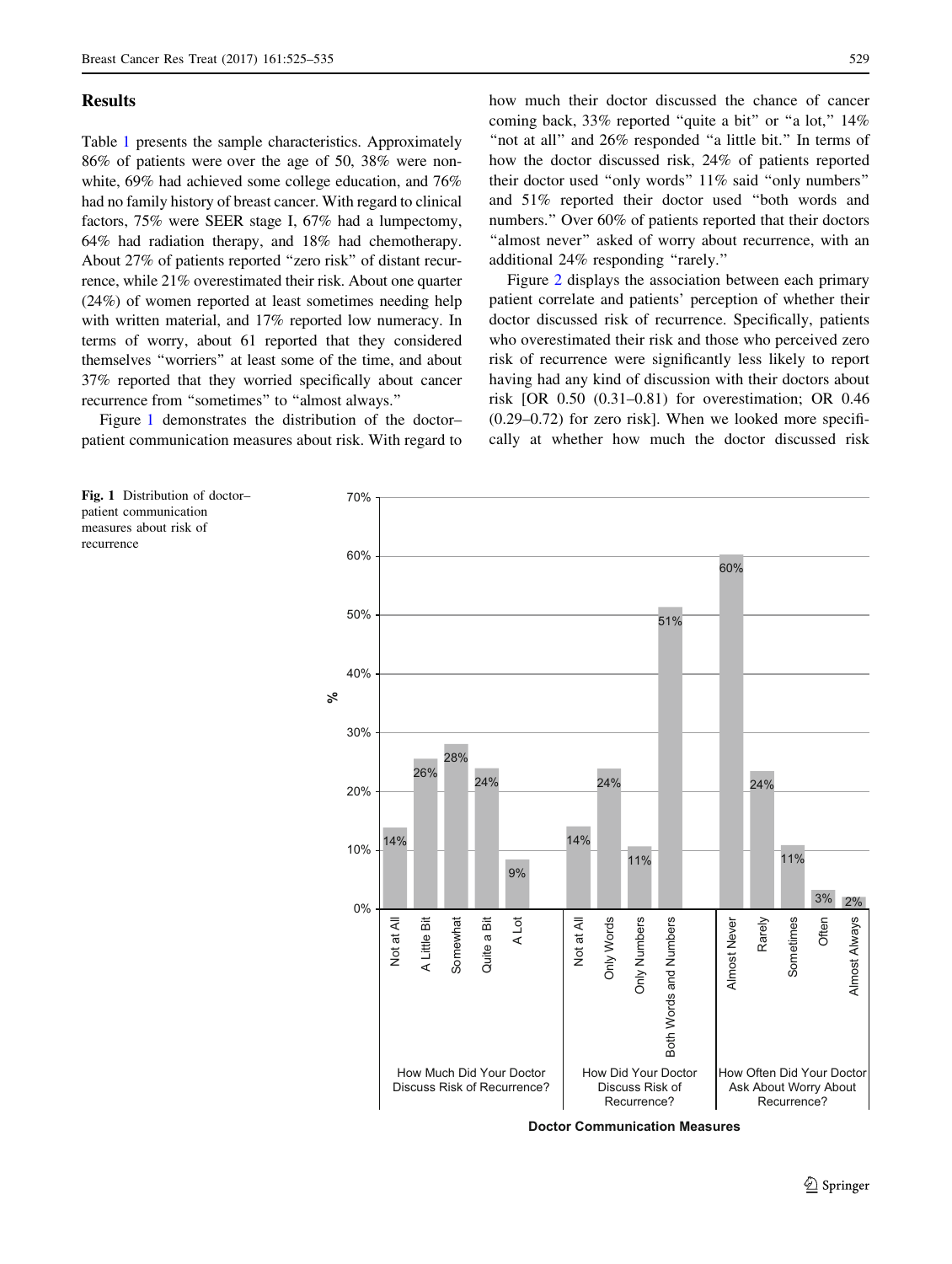<span id="page-5-0"></span>

Fig. 2 Association between each primary patient correlate and patients' perception of whether their doctor discussed risk of recurrence. Ref not at all. A separate logistic regression model is fit for each patient correlate, while controlling for age, race/ethnicity,

educational attainment, and family history of breast cancer, SEER stage, recurrence risk group, breast cancer treatment, receipt of radiation, receipt of chemotherapy, and presence of comorbid health conditions

mattered, the linear regression showed that more discussion was significantly associated with more patients having reasonable accuracy of distant recurrence risk (vs. not). Patients who reported low numeracy also reported less discussion around cancer recurrence [OR 0.64 (0.43–0.95)]. Other personal factors (e.g. health literacy and/or patient worry) were not significantly associated with patient perception of whether their doctor discussed recurrence risk.

Figure [3](#page-6-0) displays the predicted probability of physicians using each approach to discuss risk with their patients according to the accuracy of patients' risk perception. Patients who had misperceptions about their risk of recurrence were more likely to report that their physicians did not discuss cancer recurrence at all and less likely to report their physicians discussed risk using ''both words and numbers'' or ''only numbers.'' Note that among patients who had a reasonably accurate understanding of their numeric risk, only 4% reported that their doctor did not discuss risk, while 73% said their doctor used either "numbers only" or "both words and numbers."

Figure [4](#page-7-0) shows the relationship between each primary correlate and patient perception of whether their doctor asked about worry concerning the cancer coming back.

While patients who overestimated their cancer risk showed no association with the doctor asking about worry of recurrence, patients whose perceived risk was zero were significantly more likely to report that their physician almost never asked about worry [OR 0.58 (0.42–0.81)]. Patients who reported some general worry were more likely to report their doctor asking about worry, although this was not significant for patients who reported almost always worry. Similarly, respondents who worried specifically about recurrence at least sometimes were significantly more likely to report that their physicians asked about worry [OR 2.31 (1.75–3.05)]. While not statistically significant, patients who had low health literacy were more likely to report that their doctors asked about worry [(OR 1.24 (0.89–1.72)].

# **Discussion**

In this large, diverse, population-based sample of newly diagnosed women with invasive breast cancer, patients' perceptions of how often their physicians communicated about systemic recurrence risk were associated with the accuracy of patients' perception of risk. Women who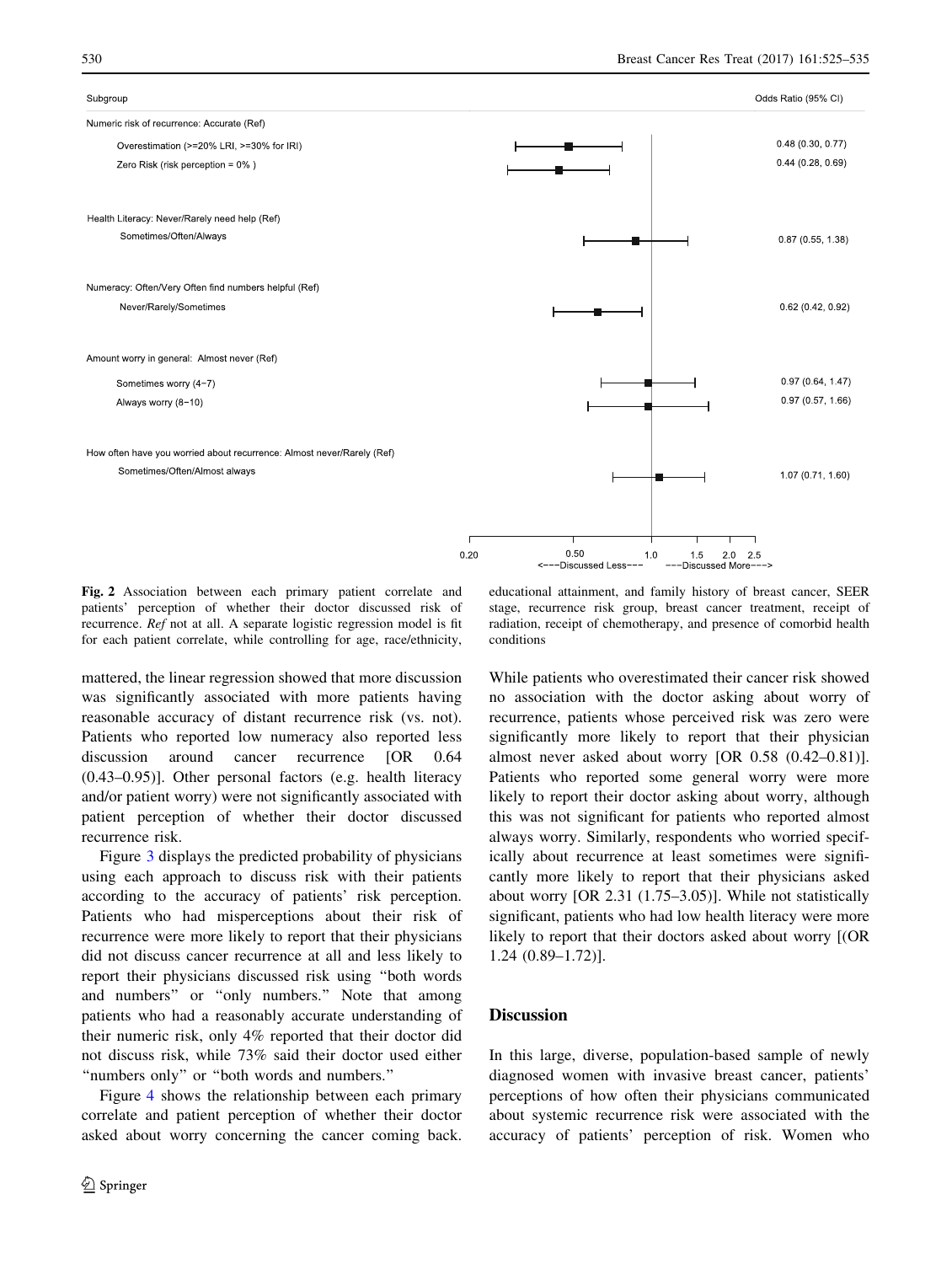<span id="page-6-0"></span>

Fig. 3 Predicted probability of doctors using various approaches when discussing risk according to patients' understanding of their risk of recurrence. A generalized logit model was used to examine the association of the doctor–patient communication approach (none/ words/numbers/both) with the accuracy of patient risk perception (zero risk, reasonably accurate, overestimation), while adjusting for sociodemographic and clinical factors. Based on this model, a patient's predicted probability for each reported communication approach was calculated for their respective risk perception group when assuming site of Emory, age  $\leq 50$ , white, no college, no family history of breast cancer, no comorbidities, low clinically estimated risk of recurrence, stage I, no radiation or chemotherapy, and lumpectomy treatment

perceived they had zero risk of recurrence or overestimated their risk were less likely to report discussions of risk. Almost 15% of women reported that their doctor never discussed risk, and these women were the least likely to have a reasonable understanding of their numeric recurrence risk. Given the negative outcomes associated with misperceptions about risk [\[7](#page-8-0), [40\]](#page-10-0), our findings substantiate the importance of doctor–patient communication efforts around risk of recurrence as it relates to decisions about treatment and breast cancer survivorship behaviors. Patients who overestimate their risk may be more vulnerable to pursuing aggressive testing and treatment even when there is no evidence-based rationale for such choices [\[2](#page-8-0), [7](#page-8-0), [21](#page-9-0)]. In addition, women who perceive no chance of recurrence may be less likely to adhere to survivorship recommendations including symptom surveillance, regular follow-up, and adjuvant endocrine therapy that plays an essential role in reducing distant recurrence risk [[6–9\]](#page-8-0).

The approach used by physicians to describe risk was also associated with patients' level of understanding of numeric risk. Among those who had a reasonably accurate understanding of their numeric risk of distant recurrence, almost two-thirds (64%) reported that their doctor used a combination of words and numbers, while only 23% of these women reported the doctor used only words. While the advantages of verbal communication include that it allows for easier and more natural discussion about risk and may better capture a person's emotions [[17\]](#page-9-0), the disadvantage is the variability inherent in interpretation of terms such as "unlikely," "rare," and "low risk" [\[17](#page-9-0)]. Numeric communication has the appeal of more precision, and providing a standard of reference, but needs to be supplemented with other representations, particularly for women with low numeracy [\[19](#page-9-0)]. Overall, these findings suggest that for women to understand their numeric risk, some combination of words and numbers may present the most ideal approach. Note that in our previous study, 88% of medical oncologists compared to 47% of surgeons reported using numerical estimates when discussing risk [[16\]](#page-9-0).

This study also assessed whether doctor–patient communication varied by patient factors known to make some discussions more challenging. Women with low numeracy were less likely to report physicians' discussions about risk of recurrence. Previous studies have demonstrated that low numeracy is a predictor of lower comprehension of risk [\[37](#page-9-0)] and recommend spending additional time with low numerate patients explaining risks and benefits [[41\]](#page-10-0) and using risk presentation formats that are easier to evaluate in order to reduce the amount of cognitive effort involved [\[42–44](#page-10-0)]. Risk communication strategies might include verbal translations and/or graphical displays along with numbers to increase the likelihood of understanding these messages [\[45](#page-10-0)]. Unfortunately, we did not find that women with low health literacy received any more communication about risk than those with higher literacy. Previous studies suggest that women with low health literacy express more unmet information needs [\[46](#page-10-0)], and may benefit from strategies such as encouraging question asking, or using "teach back" techniques (asking patients to describe what they just heard in their own words) [[47,](#page-10-0) [48](#page-10-0)].

Even though anxiety and worry have been associated with misperceptions of risk [[28\]](#page-9-0), a majority (60%) of patients reported that physicians ''almost never'' asked if they were worried about recurrence. Anxiety and worry about recurrence definitely influence women during the treatment decision-making process [[49\]](#page-10-0), and well into survivorship [[11\]](#page-8-0). Whether correction of risk estimates alone will result in less worry is uncertain [\[14](#page-9-0)]. In a Cochrane review (2013) on the value of personalized risk communication, the authors concluded that incorporating personalized risk estimates increases knowledge, may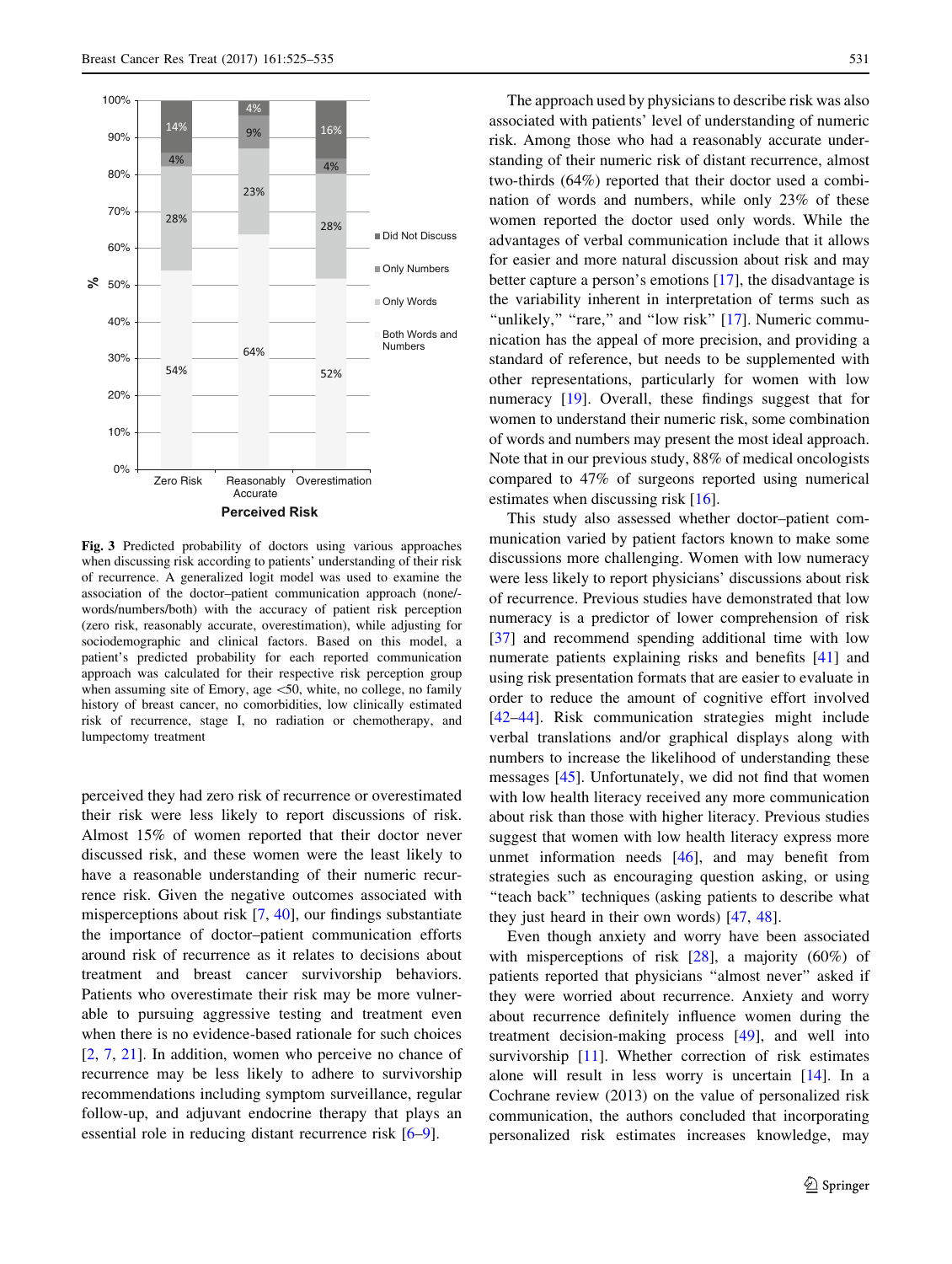#### <span id="page-7-0"></span>Subgroup

# Numeric risk of recurrence: Accurate (Ref) Overestimation (>=20% LRI, >=30% for IRI) Zero Risk (risk perception =  $0\%$ ) Health Literacy: Never/Rarely need help (Ref) Sometimes/Often/Always Numeracy: Often/Very Often find numbers helpful (Ref) Never/Rarely/Sometimes

Amount worry in general: Almost never (Ref) Sometimes worry (4-7) Always worry (8-10)

How often have you worried about recurrence: Almost never/Rarely (Ref) Sometimes/Often/Almost always



Fig. 4 Association between each primary correlate and patient perception of whether their doctor asked if they were worried about their cancer coming back. Ref almost never. A separate logistic regression model is fit for each patient correlate, while controlling for

age, race/ethnicity, educational attainment, and family history of breast cancer, SEER stage, recurrence risk group, breast cancer treatment, receipt of radiation, receipt of chemotherapy, and presence of comorbid health conditions

increase accuracy of risk, and may enhance informed choices, but may not significantly affect an individual's anxiety [[14,](#page-9-0) [50](#page-10-0)]. However, identifying women who are anxious or worry about recurrence and simultaneously managing their worry with supportive care while correcting misconceptions about recurrence risk seems like a reasonable approach [[21,](#page-9-0) [24](#page-9-0), [51](#page-10-0)]. Our findings do suggest that physicians are more likely to inquire about worry among women who themselves report the most worry. Notably, many oncologists and surgeons report lack of confidence in managing worry about recurrence with their patients [\[12](#page-9-0), [24](#page-9-0)].

Further studies might focus on physician education and skill building in risk communication and management of worry [\[52](#page-10-0)]. Evaluation of innovative physician education interventions that employ multiple modes of delivery (web and face-to-face) as well as multi-faceted approaches (e.g. modeling, framing of risk, feedback [\[50](#page-10-0), [53](#page-10-0)]) are needed to identify best practices in communication of health risk across diverse populations. Further research involving patients might focus on better understanding of factors that influence women's perceptions of risk, and the mistakes they make when evaluating their personalized vulnerability regarding recurrence [[40\]](#page-10-0). Supplementing physician communication with patient decision tools as well as utilizing other medical personnel in the communication process seems like promising directions [[14,](#page-9-0) [19,](#page-9-0) [50](#page-10-0)]. Longitudinal studies are also needed to monitor whether survivor behaviors vary over time among women who overestimate their risk or perceive zero risk of recurrence.

Strengths of this study include a large, diverse sample, clinical information to determine actual recurrence risk, a high participation rate, and use of weighting. However, the study has some limitations. Doctor–patient communication around risk was captured with patient perceptions and is subject to recall. The communication measures asked about ''your doctors'' and did not capture risk discussions by other health care personnel. In addition, we did not have an "uncertain" or "don't know" category in our numeric risk items [[1\]](#page-8-0). Patients lived in two geographic regions, so findings may not represent all USA breast cancer patients. Although we had detailed clinical information from SEER to determine actual risk, it is possible that patients perceived additional factors influencing their risk that were not assessed. Finally, associations observed in the study are not necessarily causal.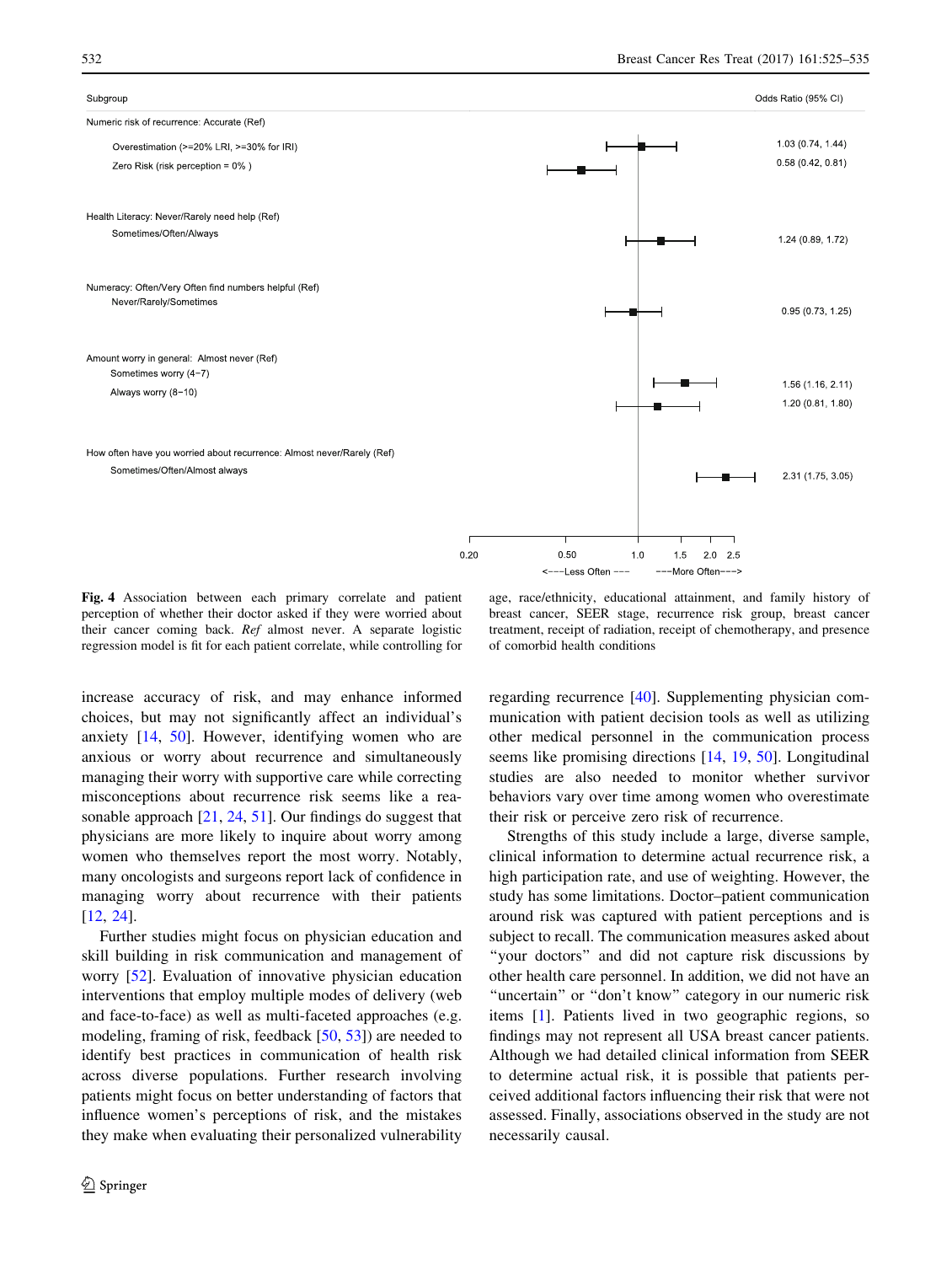# <span id="page-8-0"></span>Implications

Risk of systemic cancer recurrence is a difficult concept to communicate to patients particularly in the emotionally charged setting of a new cancer diagnosis [10]. Our results emphasize the importance of doctor–patient communication about risk and suggest further strategies that may improve patient understanding. Physicians should communicate risk information using a combination of approaches, usually including both words and numbers, and possibly supplemented with easy-to-understand written materials. Assessing patient numeracy may be helpful, and developing communication strategies that low numerate patients can understand would likely be a valuable starting point for discussions of recurrence risk with most patients. In addition, assessing anxiety and worry across the care trajectory from diagnosis through survivorship may identify women who would benefit from supportive services to manage worry. Further studies need to test additional strategies to communicate risk to vulnerable and diverse populations. Physicians must be sensitive to personal characteristics of their patient population in deciding on approaches and formats used to communicate risk.

Acknowledgements We acknowledge the work of our project staff (Mackenzie Crawford, M.P.H. and Kiyana Perrino, M.P.H. from the Georgia Cancer Registry; Jennifer Zelaya, Pamela Lee, Maria Gaeta, Virginia Parker, B.A. and Renee Bickerstaff-Magee from USC; Rebecca Morrison, M.P.H., Alexandra Jeanpierre, M.P.H., Stefanie Goodell, B.S., and Rose Juhasz, Ph.D. from the University of Michigan). We acknowledge with gratitude the breast cancer patients who responded to our survey.

Funding This study was funded by Grant P01 CA163233 to the University of Michigan from the National Cancer Institute. The collection of Los Angeles County cancer incidence data used in this study was supported by the California Department of Public Health pursuant to California Health and Safety Code Section 103885; Centers for Disease Control and Prevention's (CDC) National Program of Cancer Registries, under cooperative agreement 5NU58DP003862-04/DP003862; the National Cancer Institute's Surveillance, Epidemiology and End Results Program under contract HHSN261201000140C awarded to the Cancer Prevention Institute of California, contract HHSN261201000035C awarded to the University of Southern California, and contract HHSN261201000034C awarded to the Public Health Institute. The ideas and opinions expressed herein are those of the author(s) and endorsement by the State of California, Department of Public Health, the National Cancer Institute, and the CDC or their contractors and subcontractors is not intended nor should be inferred. The collection of cancer incidence data in Georgia was supported by contract HHSN261201300015I, Task Order HHSN26100006 from the NCI and cooperative agreement 5NU58DP003875-04-00 from the CDC. The ideas and opinions expressed herein are those of the author(s) and endorsement by the States of California and Georgia, Department of Public Health the National Cancer Institute, and the Centers for Disease Control and Prevention or their contractors and subcontractors is not intended nor should be inferred.

#### Compliance with ethical standards

Conflicts of interest Allison Kurian has received research funding for work performed outside of the current study from MyriadGenetics, Invitae, Ambry Genetics, GenDx, and Genomic Health. No other authors have conflicts of interests to report.

Ethical approval All procedures performed in studies involving human participants were in accordance with the ethical standards of the institutional and/or national research committee and with the 1964 Helsinki declaration and its later amendments or comparable ethical standards.

Informed consent Informed consent was obtained from all individual participants included in the study through their return of a completed survey.

# References

- 1. Liu Y, Perez M, Aft RL, Massman K, Robinson E, Myles S, Schootman M, Gillanders WE, Jeffe DB (2010) Accuracy of perceived risk of recurrence among patients with early-stage breast cancer. Cancer Epidem Biomark Prev 19(3):675–680. doi:[10.1158/1055-9965.epi-09-1051](http://dx.doi.org/10.1158/1055-9965.epi-09-1051)
- 2. Hawley ST, Jagsi R, Morrow M, Janz NK, Hamilton A, Graff JJ, Katz SJ (2014) Social and clinical determinants of contralateral prophylactic mastectomy. JAMA Surg 149(6):582–589. doi:[10.](http://dx.doi.org/10.1001/jamasurg.2013.5689) [1001/jamasurg.2013.5689](http://dx.doi.org/10.1001/jamasurg.2013.5689)
- 3. Liu Y, Perez M, Schootman M, Aft RL, Gillanders WE, Jeffe DB (2011) Correlates of fear of cancer recurrence in women with ductal carcinoma in situ and early invasive breast cancer. Breast Cancer Res Treat 130(1):165–173. doi:[10.1007/s10549-011-](http://dx.doi.org/10.1007/s10549-011-1551-x) [1551-x](http://dx.doi.org/10.1007/s10549-011-1551-x)
- 4. Freeman-Gibb LA, Janz NK, Katapodi MC, Zikmund-Fisher BJ, Northouse L (2016) The relationship between illness representations, risk perception and fear of cancer recurrence in breast cancer survivors. Psycho-Oncology. doi[:10.1002/pon.4143](http://dx.doi.org/10.1002/pon.4143)
- 5. Lee-Jones C, Humphris G, Dixon R, Hatcher MB (1997) Fear of cancer recurrence—a literature review and proposed cognitive formulation to explain exacerbation of recurrence fears. Psycho-Oncology 6(2):95–105. doi[:10.1002/\(sici\)1099-1611\(199706\)6:](http://dx.doi.org/10.1002/(sici)1099-1611(199706)6:2%3c95:aid-pon250%3e3.0.co;2-b) 2<[95:aid-pon250](http://dx.doi.org/10.1002/(sici)1099-1611(199706)6:2%3c95:aid-pon250%3e3.0.co;2-b)>3.0.co;2-b
- 6. Waters EA, Kiviniemi MT, Orom H, Hay JL (2016) ''I don't know'' my cancer risk: implications for health behavior engagement. Ann Behav Med 50(5):784–788. doi[:10.1007/](http://dx.doi.org/10.1007/s12160-016-9789-5) [s12160-016-9789-5](http://dx.doi.org/10.1007/s12160-016-9789-5)
- 7. Katapodi MC, Lee KA, Facione NC, Dodd MJ (2004) Predictors of perceived breast cancer risk and the relation between perceived risk and breast cancer screening: a meta-analytic review. Prev Med 38(4):388–402. doi:[10.1016/j.ypmed.2003.11.012](http://dx.doi.org/10.1016/j.ypmed.2003.11.012)
- 8. Schapira MM, McAuliffe TL, Nattinger AB (2000) Underutilization of mammography in older breast cancer survivors. Med Care 38(3):281–289
- 9. Fink AK, Gurwitz J, Rakowski W, Guadagnoli E, Silliman RA (2004) Patient beliefs and tamoxifen discontinuance in older women with estrogen receptor—positive breast cancer. J Clin Oncol 22(16):3309–3315. doi:[10.1200/jco.2004.11.064](http://dx.doi.org/10.1200/jco.2004.11.064)
- 10. Kelly KM, Ajmera M, Bhattacharjee S, Vohra R, Hobbs G, Chaudhary L, Abraham J, Agnese D (2013) Perception of cancer recurrence risk: more information is better. Patient Educ Couns 90(3):361–366. doi[:10.1016/j.pec.2011.12.003](http://dx.doi.org/10.1016/j.pec.2011.12.003)
- 11. Janz NK, Li Y, Beesley LJ, Wallner LP, Hamilton AS, Morrison RA, Hawley ST (2016) Worry about recurrence in a multi-ethnic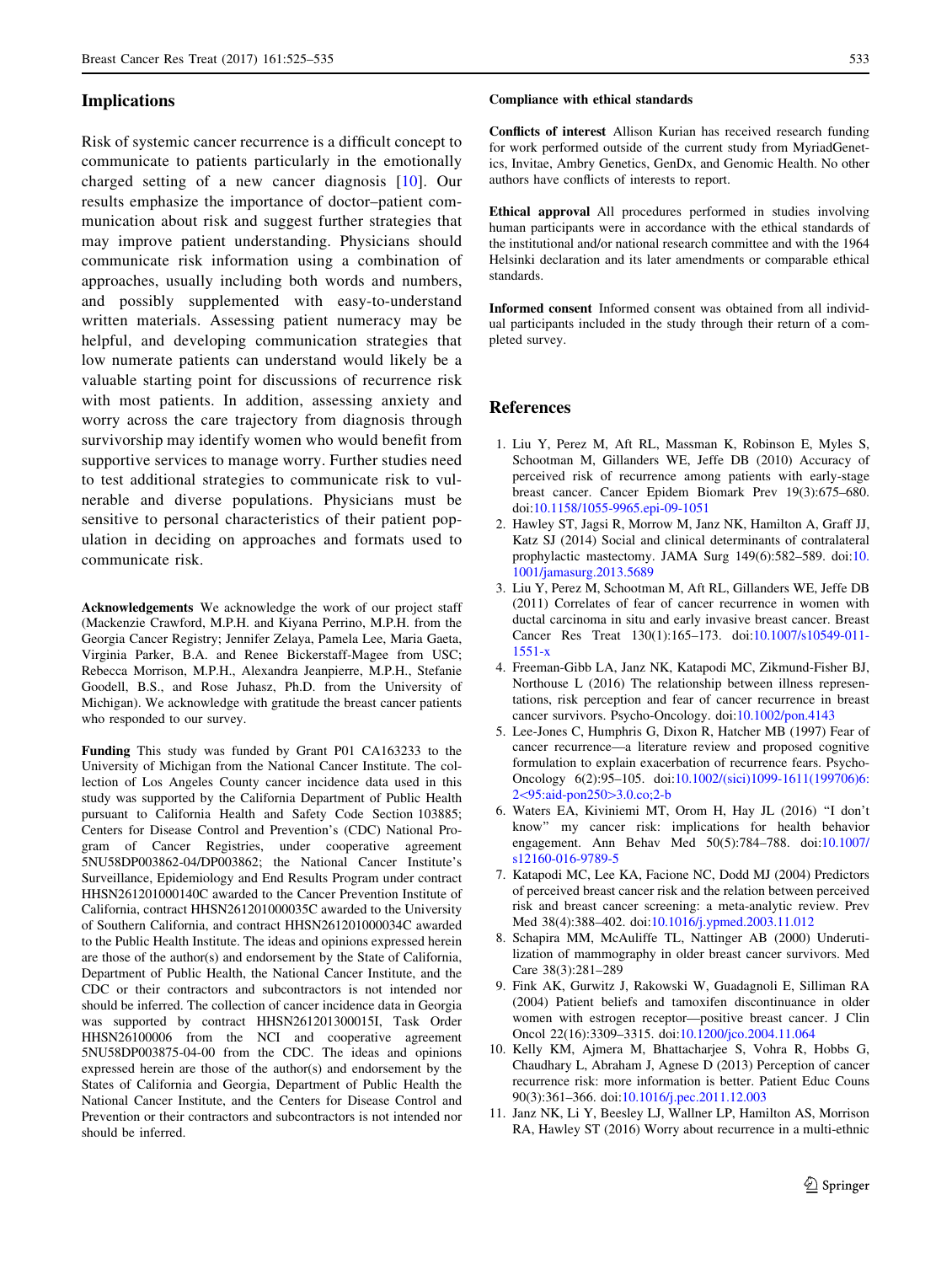<span id="page-9-0"></span>population of breast cancer survivors and their partners. Support Car Cancer 24(11):4669–4678. doi:[10.1007/s00520-016-3314-z](http://dx.doi.org/10.1007/s00520-016-3314-z)

- 12. Janz NK, Leinberger RL, Zikmund-Fisher BJ, Hawley ST, Griffith K, Jagsi R (2015) Provider perspectives on presenting risk information and managing worry about recurrence among breast cancer survivors. Psycho-Oncology 24(5):592–600. doi:[10.](http://dx.doi.org/10.1002/pon.3625) [1002/pon.3625](http://dx.doi.org/10.1002/pon.3625)
- 13. Tan AS, Nagler RH, Hornik RC, DeMichele A (2015) Evolving information needs among colon, breast, and prostate cancer survivors: results from a longitudinal mixed-effects analysis. Cancer Epidem Biomark Prev 24(7):1071–1078. doi[:10.1158/1055-9965.](http://dx.doi.org/10.1158/1055-9965.epi-15-0041) [epi-15-0041](http://dx.doi.org/10.1158/1055-9965.epi-15-0041)
- 14. Edwards AG, Naik G, Ahmed H, Elwyn GJ, Pickles T, Hood K, Playle R (2013) Personalised risk communication for informed decision making about taking screening tests. Cochrane Database Syst Rev 2:Cd001865. doi:[10.1002/14651858.CD001865.pub3](http://dx.doi.org/10.1002/14651858.CD001865.pub3)
- 15. Brewer NT, Richman AR, DeFrank JT, Reyna VF, Carey LA (2012) Improving communication of breast cancer recurrence risk. Breast Cancer Res Treat 133(2):553–561. doi[:10.1007/](http://dx.doi.org/10.1007/s10549-011-1791-9) [s10549-011-1791-9](http://dx.doi.org/10.1007/s10549-011-1791-9)
- 16. Zikmund-Fisher BJ, Janz NK, Hawley ST, Griffith KA, Sabolch A, Jagsi R (2016) Communication of recurrence risk estimates to patients diagnosed with breast cancer. JAMA Oncol. doi[:10.1001/](http://dx.doi.org/10.1001/jamaoncol.2015.6416) [jamaoncol.2015.6416](http://dx.doi.org/10.1001/jamaoncol.2015.6416)
- 17. Lipkus IM (2007) Numeric, verbal, and visual formats of conveying health risks: suggested best practices and future recommendations. Med Decis Mak 27(5):696–713. doi[:10.1177/](http://dx.doi.org/10.1177/0272989x07307271) [0272989x07307271](http://dx.doi.org/10.1177/0272989x07307271)
- 18. Gurmankin AD, Baron J, Armstrong K (2004) The effect of numerical statements of risk on trust and comfort with hypothetical physician risk communication. Med Decis Mak 24(3):265–271. doi[:10.1177/0272989x04265482](http://dx.doi.org/10.1177/0272989x04265482)
- 19. Barnes AJ, Hanoch Y, Miron-Shatz T, Ozanne EM (2016) Tailoring risk communication to improve comprehension: do<br>patient preferences help or hurt? Health Psychol preferences help or hurt? Health Psychol 35(9):1007–1016. doi:[10.1037/hea0000367](http://dx.doi.org/10.1037/hea0000367)
- 20. Zikmund-Fisher BJ, Fagerlin A, Ubel PA (2008) Improving understanding of adjuvant therapy options by using simpler risk graphics. Cancer 113(12):3382–3390. doi:[10.1002/cncr.23959](http://dx.doi.org/10.1002/cncr.23959)
- 21. Rosenberg SM, Tracy MS, Meyer ME, Sepucha K, Gelber S, Hirshfield-Bartek J, Troyan S, Morrow M, Schapira L, Come SE, Winer EP, Partridge AH (2013) Perceptions, knowledge, and satisfaction with contralateral prophylactic mastectomy among young women with breast cancer: a cross-sectional survey. Ann Intern Med 159(6):373–381. doi[:10.7326/0003-4819-159-6-](http://dx.doi.org/10.7326/0003-4819-159-6-201309170-00003) [201309170-00003](http://dx.doi.org/10.7326/0003-4819-159-6-201309170-00003)
- 22. Halbach SM, Ernstmann N, Kowalski C, Pfaff H, Pfortner TK, Wesselmann S, Enders A (2016) Unmet information needs and limited health literacy in newly diagnosed breast cancer patients over the course of cancer treatment. Patient Educ Couns 99(9):1511–1518. doi:[10.1016/j.pec.2016.06.028](http://dx.doi.org/10.1016/j.pec.2016.06.028)
- 23. Katz MG, Jacobson TA, Veledar E, Kripalani S (2007) Patient literacy and question-asking behavior during the medical encounter: a mixed-methods analysis. J Gen Intern Med 22(6):782–786. doi[:10.1007/s11606-007-0184-6](http://dx.doi.org/10.1007/s11606-007-0184-6)
- 24. Hamstra DA, Johnson SB, Daignault S, Zikmund-Fisher BJ, Taylor JM, Larkin K, Wood A, Fagerlin A (2015) The impact of numeracy on verbatim knowledge of the longitudinal risk for prostate cancer recurrence following radiation therapy. Med Decis Mak 35(1):27–36. doi[:10.1177/0272989x14551639](http://dx.doi.org/10.1177/0272989x14551639)
- 25. Galsky MD, Domingo-Domenech J (2013) Advances in the management of muscle-invasive bladder cancer through risk prediction, risk communication, and novel treatment approaches. Clin Adv Hematol Oncol 11(2):86–92
- 26. Kripalani S, Bengtzen R, Henderson LE, Jacobson TA (2008) Clinical research in low-literacy populations: using teach-back to

assess comprehension of informed consent and privacy information. IRB 30(2):13–19

- 27. Ferguson B, Lowman SG, DeWalt DA (2011) Assessing literacy in clinical and community settings: the patient perspective. J Health Commun 16(2):124–134. doi[:10.1080/10810730.2010.](http://dx.doi.org/10.1080/10810730.2010.535113) [535113](http://dx.doi.org/10.1080/10810730.2010.535113)
- 28. Partridge A, Adloff K, Blood E, Dees EC, Kaelin C, Golshan M, Ligibel J, de Moor JS, Weeks J, Emmons K, Winer E (2008) Risk perceptions and psychosocial outcomes of women with ductal carcinoma in situ: longitudinal results from a cohort study. J Natl Cancer Inst 100(4):243–251. doi:[10.1093/jnci/djn010](http://dx.doi.org/10.1093/jnci/djn010)
- 29. Hamilton AS, Hofer TP, Hawley ST, Morrell D, Leventhal M, Deapen D, Salem B, Katz SJ (2009) Latinas and breast cancer outcomes: population-based sampling, ethnic identity, and acculturation assessment. Cancer Epidem Biomark Prev 18(7):2022–2029. doi:[10.1158/1055-9965.epi-09-0238](http://dx.doi.org/10.1158/1055-9965.epi-09-0238)
- 30. Dillman D, Smyth J, Christian L (2009) Internet, mail, and mixed-mode surveys: the tailored design method, 3rd edn. Wiley, Hoboken
- 31. Jagsi R, Griffith KA, Kurian AW, Morrow M, Hamilton AS, Graff JJ, Katz SJ, Hawley ST (2015) Concerns about cancer risk and experiences with genetic testing in a diverse population of patients with breast cancer. J Clin Oncol 33(14):1584–1591. doi:[10.1200/jco.2014.58.5885](http://dx.doi.org/10.1200/jco.2014.58.5885)
- 32. Janz NK, Hawley ST, Mujahid MS, Griggs JJ, Alderman A, Hamilton AS, Graff JJ, Jagsi R, Katz SJ (2011) Correlates of worry about recurrence in a multiethnic population-based sample of women with breast cancer. Cancer 117(9):1827–1836. doi:[10.](http://dx.doi.org/10.1002/cncr.25740) [1002/cncr.25740](http://dx.doi.org/10.1002/cncr.25740)
- 33. Hawley ST, Griggs JJ, Hamilton AS, Graff JJ, Janz NK, Morrow M, Jagsi R, Salem B, Katz SJ (2009) Decision involvement and receipt of mastectomy among racially and ethnically diverse breast cancer patients. J Natl Cancer Inst 101(19):1337–1347. doi:[10.1093/jnci/djp271](http://dx.doi.org/10.1093/jnci/djp271)
- 34. Sparano JA, Gray RJ, Makower DF, Pritchard KI, Albain KS, Hayes DF, Geyer CE Jr, Dees EC, Perez EA, Olson JA Jr, Zujewski J, Lively T, Badve SS, Saphner TJ, Wagner LI, Whelan TJ, Ellis MJ, Paik S, Wood WC, Ravdin P, Keane MM, Gomez Moreno HL, Reddy PS, Goggins TF, Mayer IA, Brufsky AM, Toppmeyer DL, Kaklamani VG, Atkins JN, Berenberg JL, Sledge GW (2015) Prospective validation of a 21-gene expression assay in breast cancer. N Engl J Med 373(21):2005–2014. doi[:10.1056/](http://dx.doi.org/10.1056/NEJMoa1510764) [NEJMoa1510764](http://dx.doi.org/10.1056/NEJMoa1510764)
- 35. Vaz-Luis I, Ottesen RA, Hughes ME, Mamet R, Burstein HJ, Edge SB, Gonzalez-Angulo AM, Moy B, Rugo HS, Theriault RL, Weeks JC, Winer EP, Lin NU (2014) Outcomes by tumor subtype and treatment pattern in women with small, node-negative breast cancer: a multi-institutional study. J Clin Oncol 32(20):2142–2150. doi:[10.1200/jco.2013.53.1608](http://dx.doi.org/10.1200/jco.2013.53.1608)
- 36. Fagerlin A, Zikmund-Fisher BJ, Ubel PA, Jankovic A, Derry HA, Smith DM (2007) Measuring numeracy without a math test: development of the Subjective Numeracy Scale. Med Decis Mak 27(5):672–680. doi[:10.1177/0272989x07304449](http://dx.doi.org/10.1177/0272989x07304449)
- 37. Zikmund-Fisher BJ, Smith DM, Ubel PA, Fagerlin A (2007) Validation of the subjective numeracy scale: effects of low numeracy on comprehension of risk communications and utility elicitations. Med Deci Mak 27(5):663–671. doi[:10.1177/](http://dx.doi.org/10.1177/0272989x07303824) [0272989x07303824](http://dx.doi.org/10.1177/0272989x07303824)
- 38. Chew LD, Bradley KA, Boyko EJ (2004) Brief questions to identify patients with inadequate health literacy. Fam Med 36(8):588–594
- 39. Chew LD, Griffin JM, Partin MR, Noorbaloochi S, Grill JP, Snyder A, Bradley KA, Nugent SM, Baines AD, Vanryn M (2008) Validation of screening questions for limited health literacy in a large VA outpatient population. J Gen Intern Med 23(5):561–566. doi[:10.1007/s11606-008-0520-5](http://dx.doi.org/10.1007/s11606-008-0520-5)